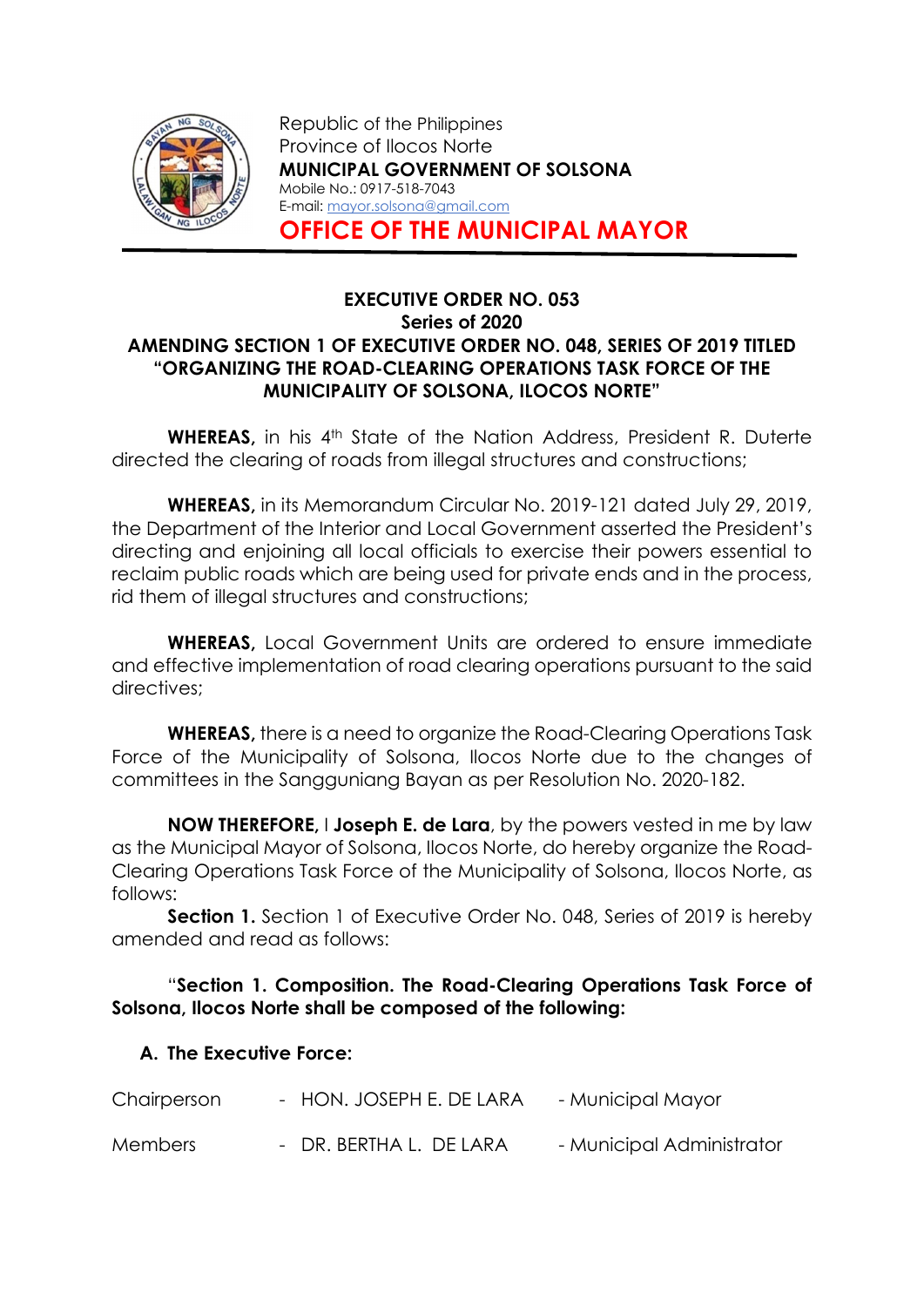- Mx. ALFONSO JEZIEL DE LOS REYES - Private Secretary II

# B. Legislative Force:

| HON. NESTOR M. DELA CRUZ   | -SBM, Chairman-Committee<br>on Public Works                                                                          |
|----------------------------|----------------------------------------------------------------------------------------------------------------------|
| HON. JOSE P. MARTIN, JR.   | -SBM, Chairman-Committee<br>Public<br>Utilities,<br>on.                                                              |
|                            | Communications,<br><b>Transportation and Facilities</b>                                                              |
| HON, CEASAR PAUL M. PARADO | -SBM, Chairman-Committee<br>on Peace and Order and<br>Public Safety                                                  |
| HON. BENIGNO L. AQUINO     | -SBM, Chairman-Committee<br>on Ordinances and Legal<br>Matters (Laws)                                                |
| HON. JONATHAN L. DE LARA   | -SBM, Chairman-Committee<br>on Trade, Commerce and<br>Industry and Ways and<br>Means/Chairman<br>Committee on Market |

# C. Primary Implementing Force (PNP):

| Chairperson | - PCPT CHRIS ANTHONY SORSANO              | - Chief of Police<br>Solsona, MPS |
|-------------|-------------------------------------------|-----------------------------------|
|             | Vice Chairperson - PLT. MARK BRYAN CORPUZ | - Deputy Chief                    |
| Members:    | ALL PNP PERSONNEL                         |                                   |

# D. The RCOTF Technical Working Group:

| Chairperson- | ENGR. ROSELDA P. FAHIGAL | - Municipal Engineer |
|--------------|--------------------------|----------------------|
|--------------|--------------------------|----------------------|

- Members Mx. FERDINAND P. CASTRO MLGOO VI
	- ENGR. RANISON D. NARCISO Municipal Agriculturist
	- ENGR. EMILY G. BARAOIDAN Municipal Assessor
	- Mx. BRENFORD JAKE M. NICOLAS- PDO I/Acting MPDC
	- ENGR. LEIZEL D. BERMEJO Administrative Aide IV/ Zoning Officer- Designate